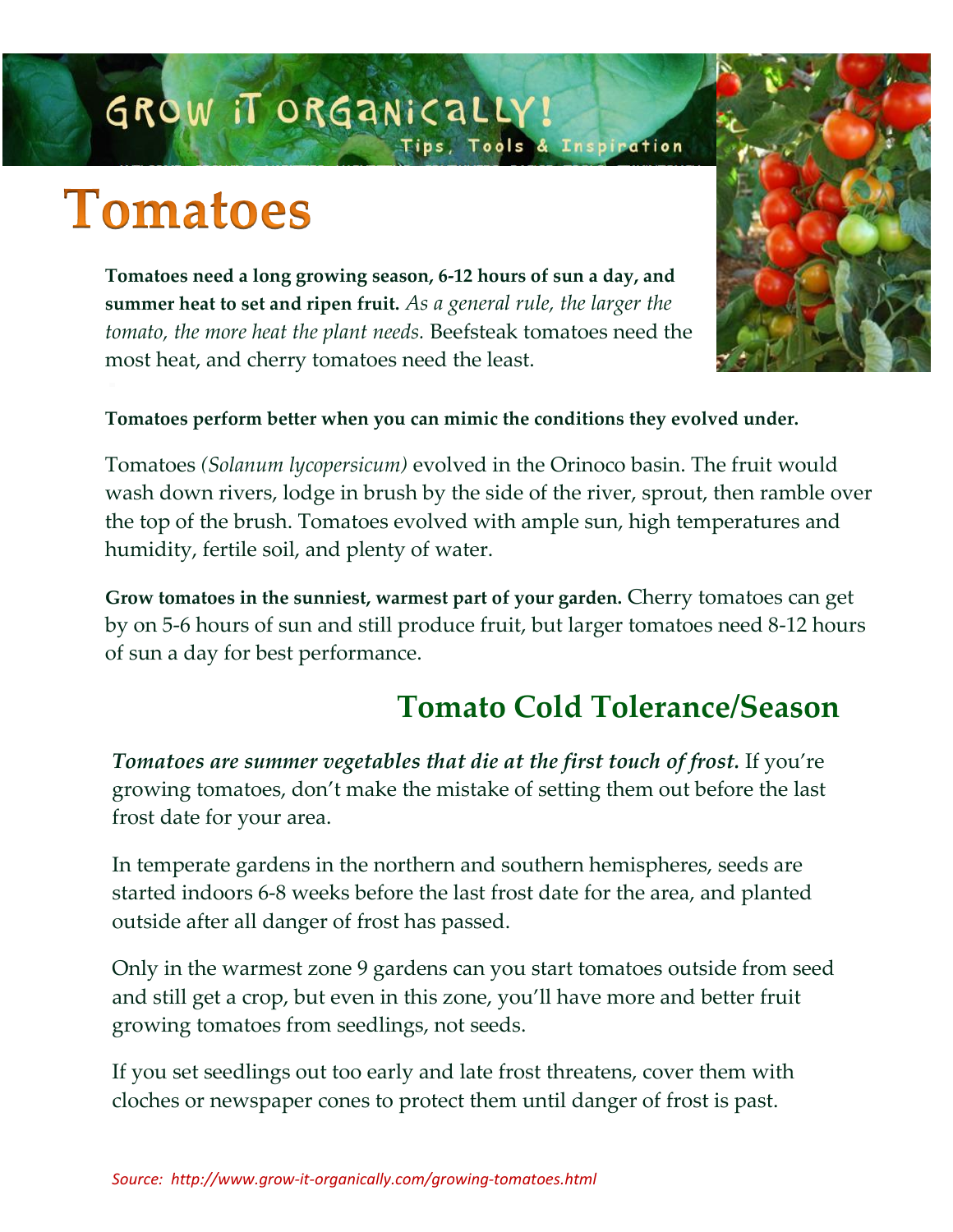## **Soil Amendments and Garden Preparation for Planting Tomatoes**

*Tomatoes thrive in soils with a lot of organic matter and a deep root zone.* The best way to grow tomatoes—especially in small gardens—is in a deepdug or raised garden bed, and train them vertically, as in the photo at left.

If you have a lot of space and a deep, loose, loam with plenty of organic matter, they'll do fine in widely-spaced rows.

When you're growing tomatoes organically, you can build the fertilizers into the soil when you plant.

Soil microorganisms break down organic fertilizers at varying rates. By mixing a quick-releasing organic soil amendment like alfalfa meal with a slowreleasing amendment like feather meal, you can provide for all your plants' fertilizer needs at the beginning of the season.

*Tomatoes need adequate nitrogen early in the season during their most active growth, but too much nitrogen creates excessive disease-prone foliage at the expense of fruit.*



If you have access to good composted steer, dairy cow, sheep, or poultry manure, you can use a 2" (5cm) layer of composted cow or sheep manure, or a 1" (2.5cm) layer of composted poultry manure, in lieu of the alfalfa meal/feather meal combination. Sheep manure is particularly good for growing tomatoes because it provides phosphorous and potassium, as well as nitrogen.

Fresh manure can be used, but it needs to be tilled into the soil 3-4 weeks before you plan to plant, or it can burn your vegetables. Don't just spread it on the surface, or you'll lose most of the nitrogen.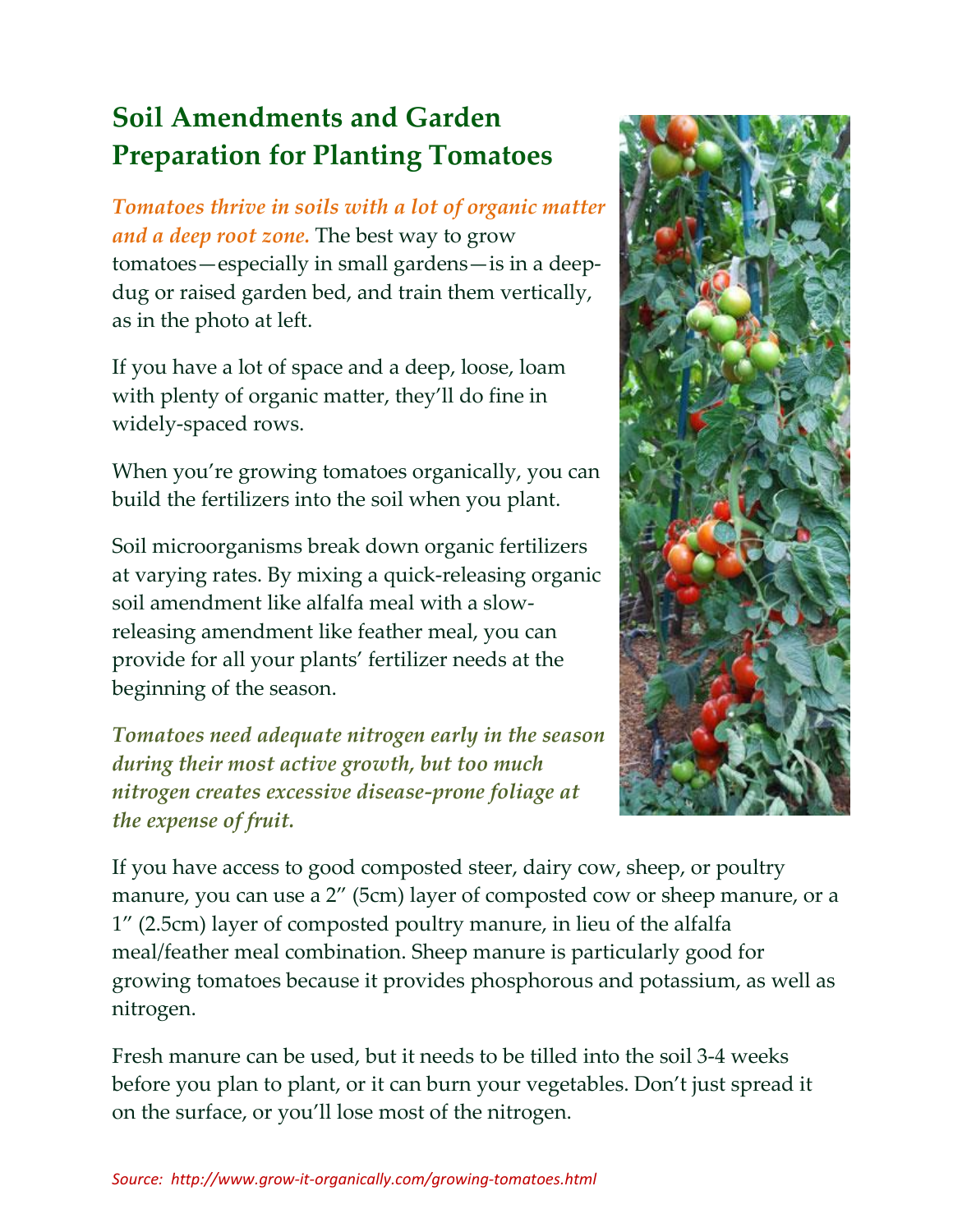**If you use large amounts of good garden compost or the right amount of composted manure and have fertile garden soil, you might not need to add** 

**organic soil amendments for growing tomatoes.**

*I make great compost and use it abundantly in my garden, but I still add organic soil amendments every year,* because I like big, robust plants that make their own pest control and still have energy to produce bumper crops (and great photos for my web site!).

If you're starting a garden in a new place, or growing tomatoes in pots organically, you'll get better results if you boost the soil with organic soil amendments for the first 2-3 years.



Once you're recycling kitchen scraps and yard and garden waste through a compost bin and back into the garden, you can cut back on organic soil amendments or stop using them altogether, but for the first few years of a new garden, here's what I use and recommend.

**Recommended Organic Soil Amendments for Growing Tomatoes Organically:**

#### *A 3-4" (7-10cm) layer of good garden compost or mushroom compost.*

*Alfalfa Meal* for early-season nitrogen (8-12lbs/100 square feet, or 2lbs per 10 feet of row), as well as some phosphorous, potassium, and sulfur. Alfalfa meal is the best all-around fertilizer I've found for tomatoes and other summer vegetables.

*Feather Meal* is ground-up chicken feathers, a byproduct of the poultry industry. It starts breaking down after about 8 weeks in the soil, and provides late-season nitrogen for heavy feeders like indeterminate (vining) tomatoes and squash. It also helps boost populations of beneficial fungi, including predatory fungi that attack root-knot nematodes. Use 1-1 ½ lbs/100 square feet (about 1 cup per 10 feet of row)

*Kelp Meal* for potassium, trace minerals, and growth factors that boost plant immunity. Use NO MORE than 1lb/100 square feet (a light dusting on each side of the rows)—kelp meal inhibits growth at high concentrations.

```
Source: http://www.grow-it-organically.com/growing-tomatoes.html
```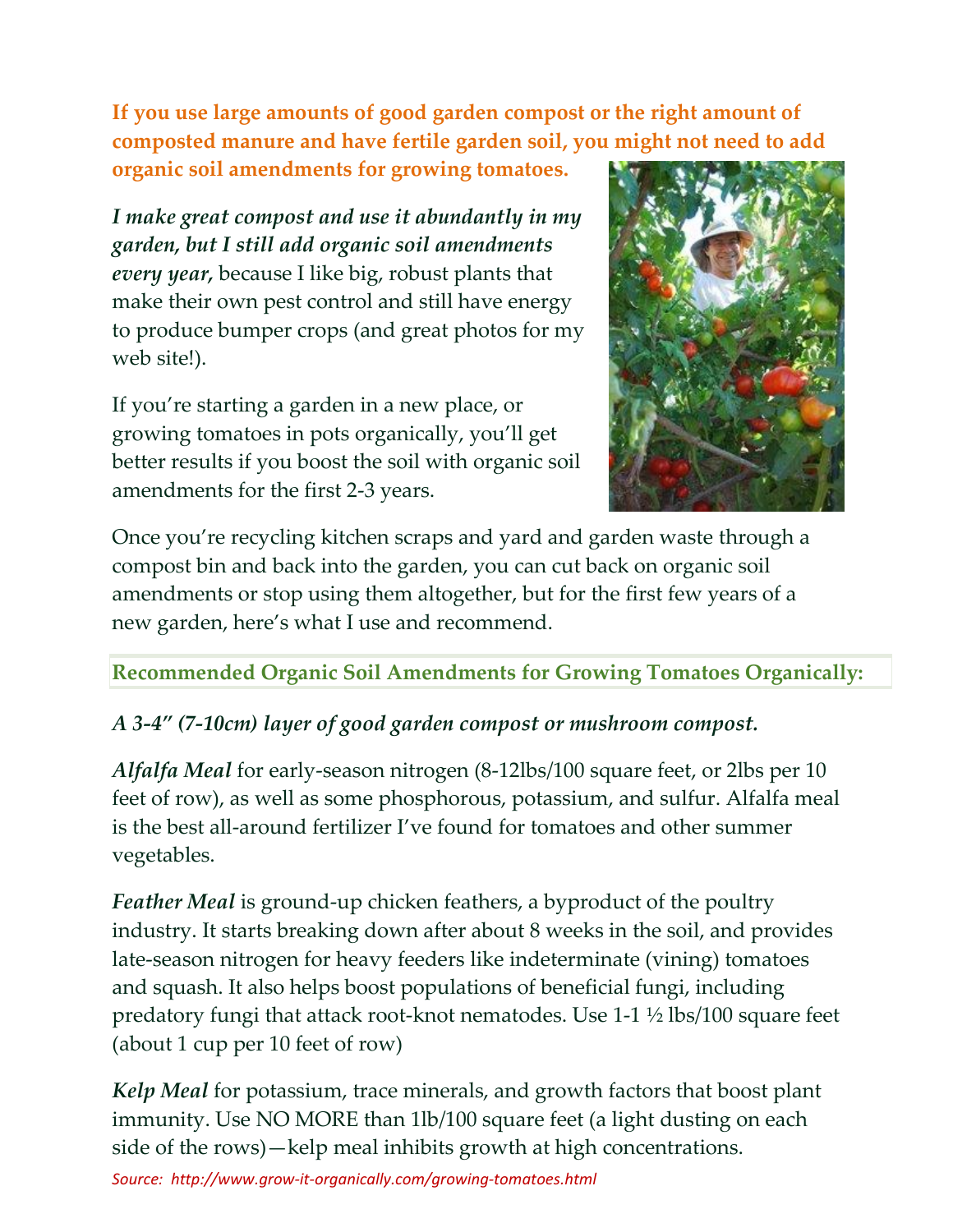*A hoe and some elbow grease—or a small tiller like a Mantis—* to mix the compost, soil amendments, and topsoil together. Organic soil amendments must be in contact with soil microbes to be broken down by them, so mix them thoroughly into the soil.

The alfalfa meal provides for early-season growth, then the feather meal kicks in about mid-season, and supplies a steady, slow release of nitrogen to fuel late-season growth in indeterminate and late-season tomatoes. Kelp meal boosts resistance to diseases, which is important when growing tomatoes, especially if you're growing heirloom tomatoes.

**When growing tomatoes, you also have to pay attention to phosphorous and potassium levels.** Tomatoes need phosphorous for root, stem, and fruit formation, and potassium for flowering and resistance to diseases.

If you've had poor performance growing tomatoes in the past, the first thing to check is soil pH. Tomatoes grow best in a slightly acidic soil, pH 6.2-6.8. Alkaline soils have a pH of 7.0-7.8. High pH "locks up" phosphorous, potassium, iron, zinc, and many other minerals needed by plants.

#### **Amendments and Soil Preparation for Double-Dug or Raised Tomato Beds, 1st Year**

If you're growing tomatoes in a deep-dug or raised garden bed, shovel the top  $8-10''$  (20-25cm) from  $\frac{1}{4}$  of the bed onto a tarp next to the bed. Loosen and cultivate the layer of soil below, then lay down a 1-2" (2-5cm) layer of compost, a 1" (2.5cm) layer of composted cow or sheep manure, or a  $\frac{1}{2}$ " (1cm) layer of composted poultry manure. Cultivate into the soil with a hoe or small tiller.

Shovel the top layer from the next section into the hole from the first, cultivate and amend the lower layer, then repeat the process with the last 2 sections of the bed. Shovel the soil from the tarp back onto the bed and rake it flat.

Cultivate the top layer of soil with a hoe, grape mattock, or tiller to break up lumps. Add a 1-2" (2-5cm) layer of compost, rake it flat, and spread any organic soil amendments you're using evenly over the surface. If you're using composted manure, add a 1" (2.5cm) layer of cow or sheep manure, or a  $\frac{1}{2}$ " (1cm) layer of poultry manure. Mix the soil amendments thoroughly into the soil.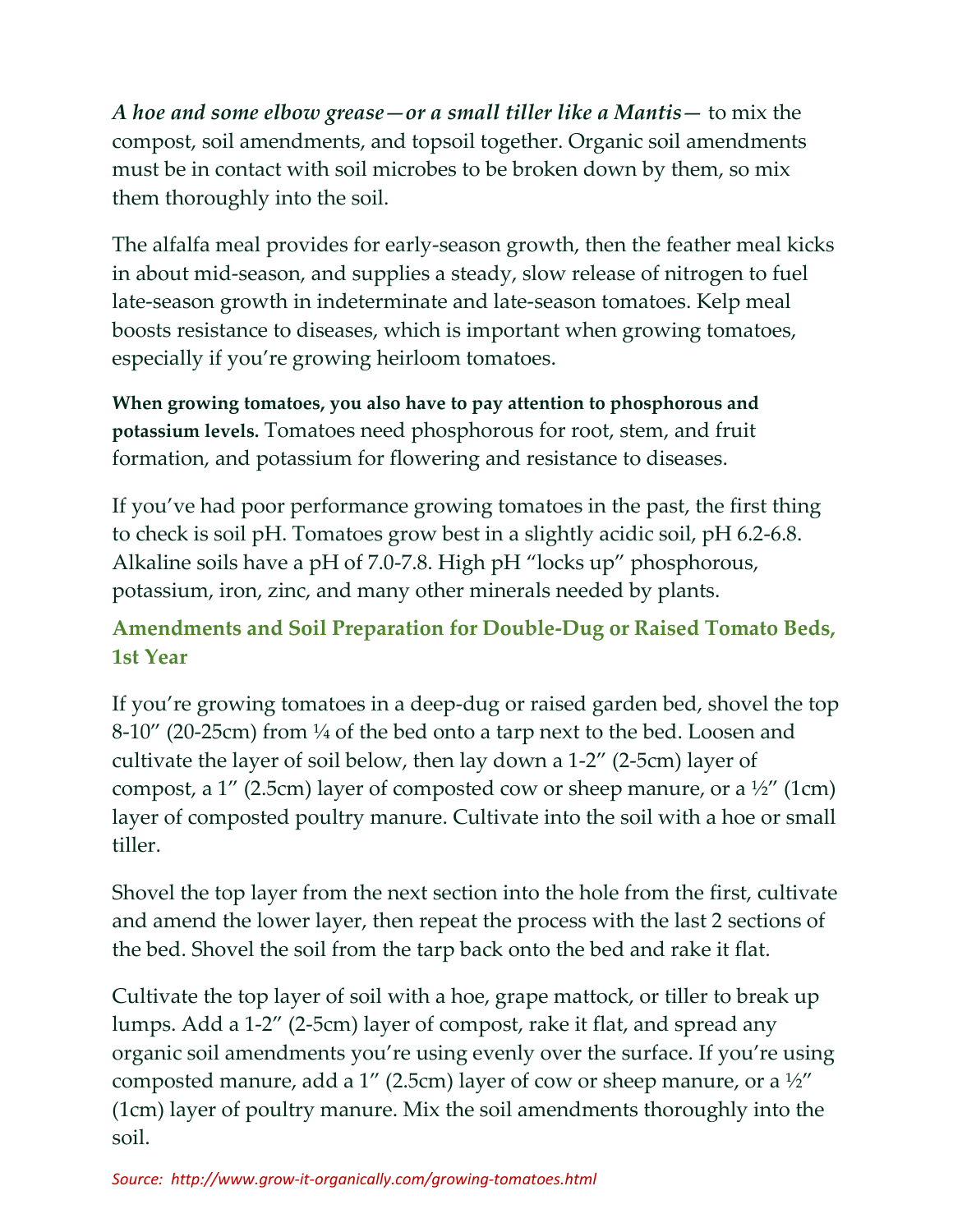## **Tomato Plant Spacing**

When growing tomatoes, plant spacing varies, depending on cultural technique, depth of soil preparation, and variety.

**If you're growing tomatoes in a single-dug bed** (soil dug or tilled to 1 shovel depth, 9-10"–22-25cm):

Plant *Determinate (Bush) Tomatoes* 14" (36cm) apart in rows 24-30" (60-75cm) apart.

Plant *Indeterminate Tomatoes* 24-30" (60-75cm) apart in rows 32-36"– 0.8m–apart.

**If you're growing tomatoes in a deep-dug or raised garden bed** (soil prepared to a depth of 20-24"–50-60cm)

Plant *Determinate (Bush) Tomatoes* on 16" (40cm) hexagonal centers (seedlings 16" (40cm) apart in all directions within the bed).

Plant *Indeterminate Tomatoes* on 24" (60cm) hexagonal centers (24"– 60cm–apart in all directions within the bed).

If you're growing tomatoes vertically, *Italian Grandfather-Style* (training them to 1 or 2 main branches and pruning out the rest of the vegetative runners) you can tighten spacing to 18-20" (45-50cm) **[hexagonal centers](http://www.grow-it-organically.com/vegetable-garden-planting.html#raisedbed)** in a deep-dug or raised garden bed.

*Don't do this if you can't keep up with the pruning and tying.* This spacing is too tight for undisciplined plants, and crowded tomato plants are more susceptible to pests and diseases.

## **Planting Tomato Plants**

Plant tomatoes after all danger of frost has passed, when the soil has warmed up into the 50's (10+ C°). Invert the pot and carefully remove the plant. Loosen the root ball by squeezing gently and wiggling your fingertips along the bottom to loosen the roots.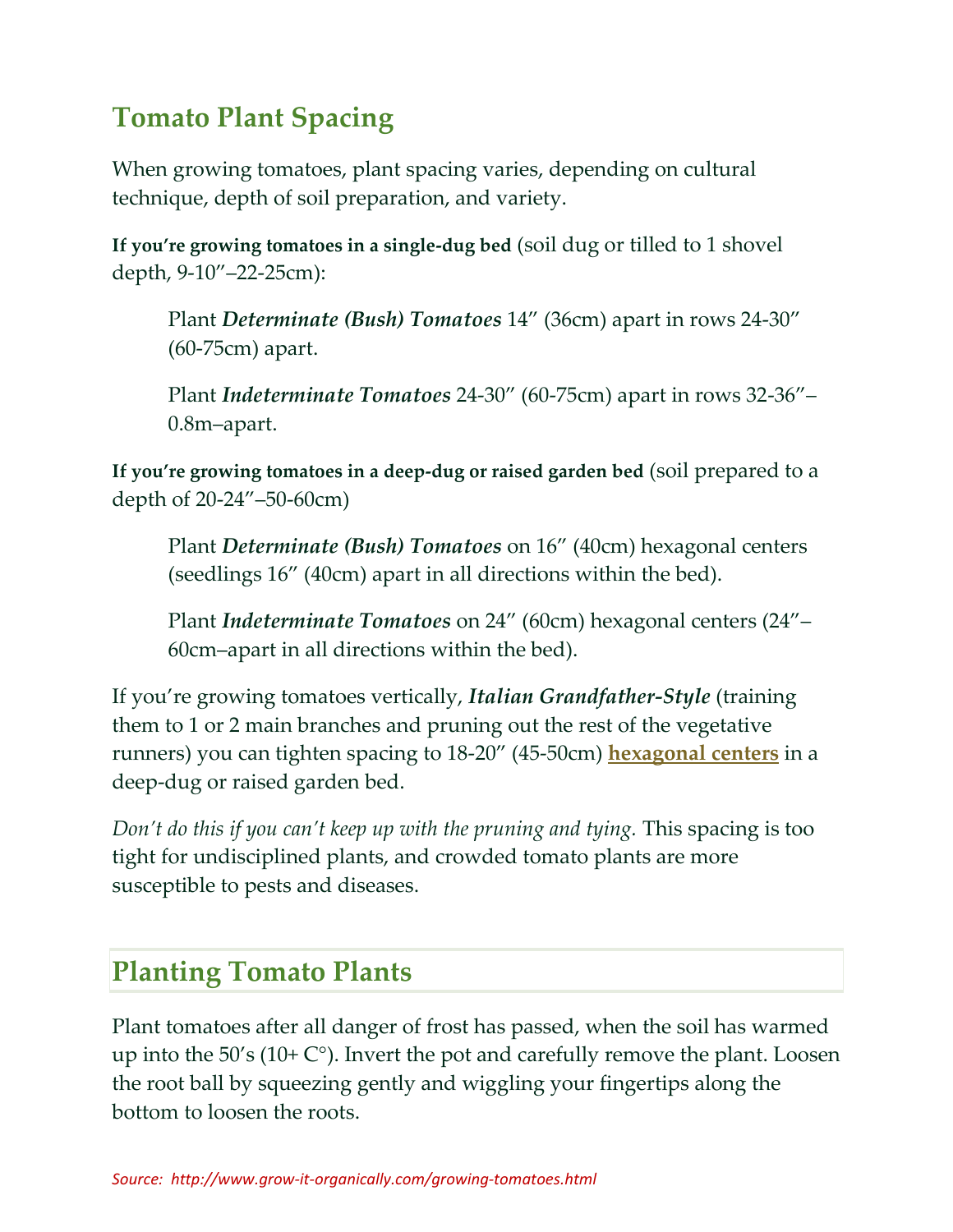If you're going to inoculate the plants with **[Endo-Myccorhizae](http://www.amazon.com/gp/redirect.html?ie=UTF8&location=http%3A%2F%2Fwww.amazon.com%2Fgp%2Fregistry%2Fwishlist%2F2ZVVBBQXDRS7I&tag=growitorganic-20&linkCode=ur2&camp=1789&creative=390957)**, this is the time to do it.

Tomatoes evolved with myccorhizae helping them assimilate nutrients especially phosphorous—from the soil, and inoculating them can improve yields 10-20% over un-inoculated plants. A fine dusting over the moist roots is all that's needed.

When planting tomatoes, set the seedlings a couple inches deeper in the ground than the root crown. The soil line can be above the seed leaves (the first set of leaves on the stem).

Most plants suffer when you do this, but tomatoes—especially leggy tomatoes with long, thin stems—perform better when planted deeper. Roots will form along the stem where it's in contact with the soil, anchoring the plant more firmly in the soil.

#### **Care and Feeding of Tomatoes**

#### **Watering Tomatoes**

Determinate (bush) tomatoes require regular watering, 1-1 ½" (2-4cm) per week. If you don't get enough rain, or if your soil is sandy, you'll need to irrigate. For Indeterminate (vining) tomatoes, follow a **3-stage watering regime:**

**Stage 1 Watering: Get the plants established.** For the first 2 weeks after planting, water a little bit every day or every other day if it doesn't rain, to get the plants established. Overhead watering is best at this stage.

**Stage 2 Watering: Make them stretch their roots.** After the tomatoes have been in the ground for 3 weeks, when the vines are thickening up and beginning to grow aggressively, back off on the watering. Let them dry out for a few days. At this stage, you want to make your tomatoes work to sink their roots deeper to find water.

If it's really hot and they're wilting, give them some water. The point is to make them stretch, not stress them excessively. After a few days, give them a good, deep soaking. Saturate the soil, then let it dry out again for a few days, to make your tomatoes stretch their roots even deeper into the soil.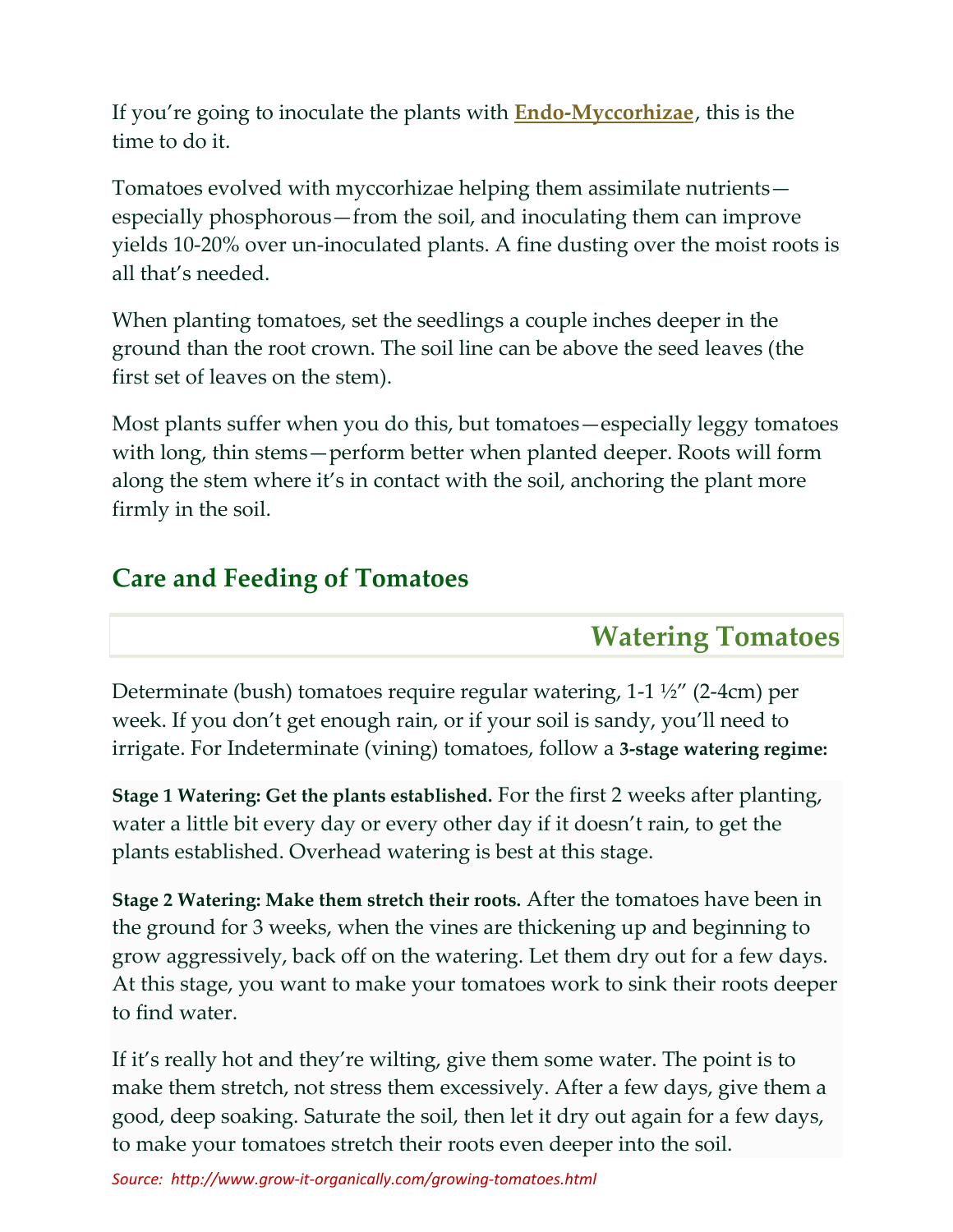When you're growing tomatoes, the deeper their root systems, the more nutrients they can pull from the soil. The more nutrients they can pull from the soil, the larger, more vigorous, and more resilient your tomato plants will be.

#### *Large, robust plants put off garden pests, resist diseases, and fruit more heavily.*

**Stage 3 Watering: Once they're fruiting, give your tomatoes steady, even watering till they're done producing.** Once your tomatoes start flowering and setting fruit, shift to regular watering, a little bit every day or every other day, for 1-1  $\frac{1}{2}$ (2-4cm) of water per week. Once tomatoes are thickening on the vine, the root system is about as deep as it's going to get, and uneven watering can produce split fruit, especially with cherry tomatoes.

This is a good time to switch on the drip system, both to automate watering, and to keep water off the foliage.

Defending leaves from pathogens becomes less of a priority once plants start flowering and setting fruit. Water on the foliage of mature summer vegetables is an invitation to bacterial and fungal leaf diseases.

## **Fertilizing**

If you're growing tomatoes organically and building organic fertilizers into the soil when you plant, supplemental fertilizing usually isn't necessary.

If you didn't build organic fertilizer into the soil when you planted, you may need to *sidedress* your tomato plants at midseason.

Pull back the mulch about a foot (30cm) out from the stems on each side of the plant and lay down a 1" (2.5cm) layer of garden compost or composted manure. You can mix in organic soil amendments if your plants need extra nitrogen or other minerals at this time.

Lightly cultivate the soil amendments into the soil, push the mulch back over, and water thoroughly. Try not to cultivate too close to the plants, to avoid disturbing surface feeder roots.

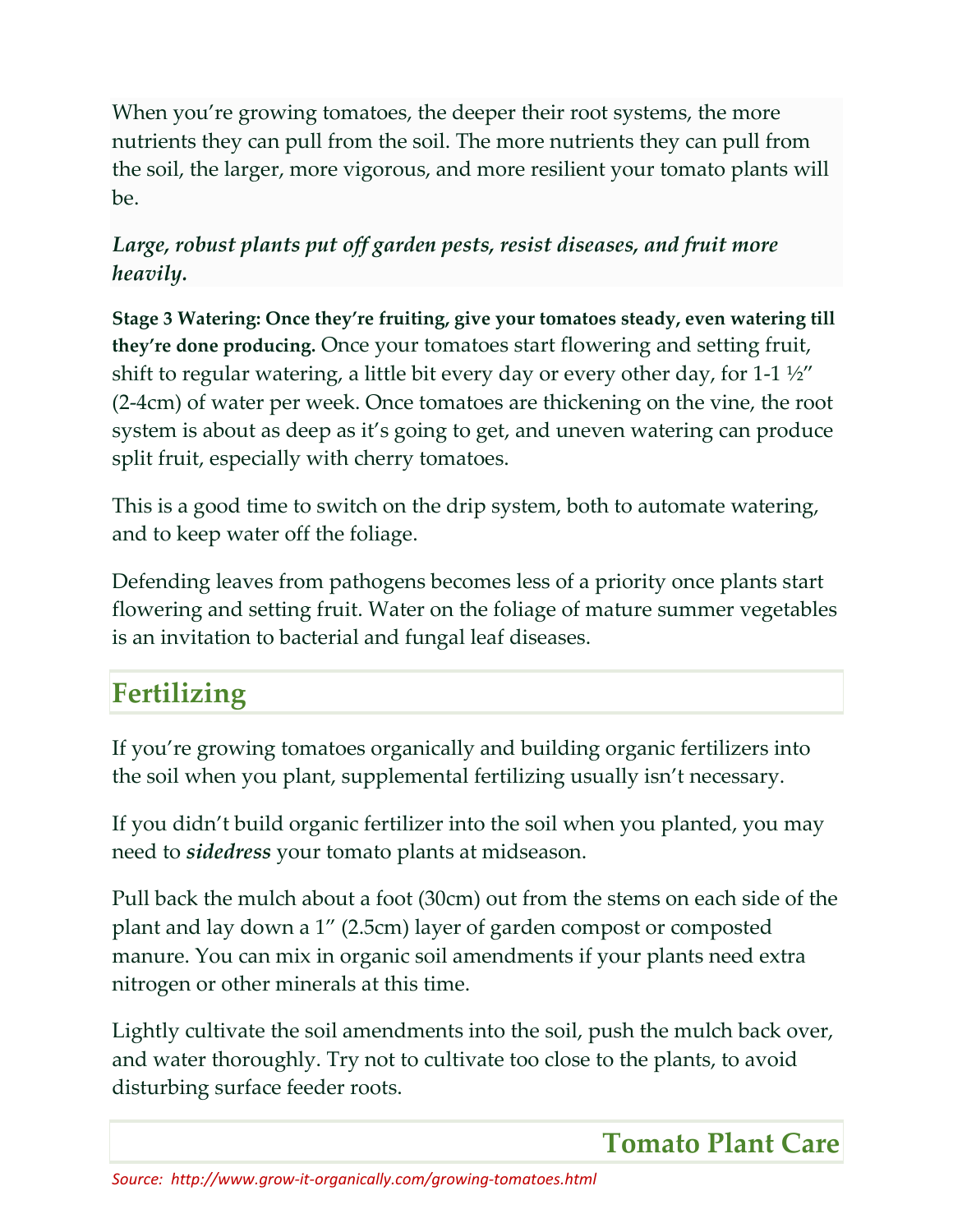**When growing tomatoes, providing support for the plants and dealing with pest or disease problems are the main plant care chores.**

Determinate tomatoes grow on stout plants, but still need staking or caging when they're heavy with fruit. Garden centers sell wire hoop cages that work well for this.

Indeterminate tomatoes take more attention, but produce higher yields for a longer period of time. They need large cages—4-5 feet (1.5m) high—or tall stakes (8'–2.5m) to tie them to.

**I like growing tomatoes through a trellis made of intertwined windfall redwood branches.** You can use any branches you can find, and bend and wire them into different shapes.

Just stick some vertical or curved sturdy uprights into the ground every foot or so. Zigzag them so one branch is in front, and the next branch down the line is 10-12" (25-30cm) back, staggering them along a row. Then weave arching horizontal branches between the uprights and wire them together with twists of 16-guage galvanized wire. Pound the twists down against the branches to avoid getting poked when you're tending the vines.

Run some horizontals on one side, and some on the other, so you end up with a trellis like the ribcage of a large animal. The tomatoes grow up through the "ribs", and there's a lot less tying. Sometimes you have to weave a leader through the trellis, but you can often just point it the way you want it to go, and it will grow that way.

*Whether you use cages or stakes, it's best to stake or cage the plants a week or two after putting them in the ground,* just as they're starting to grow quickly. It's almost impossible to cage a mature plant without knocking a lot of fruit off the vine.

Tomato cages are easy, but I personally don't like the look of them—too much hardware, like heavy braces and a retainer on a smile. If you can find green cages, they don't stick out as much.

I prefer redwood branch trellises for growing tomatoes, or 8' (2.5m) greenplastic-coated steel stakes instead.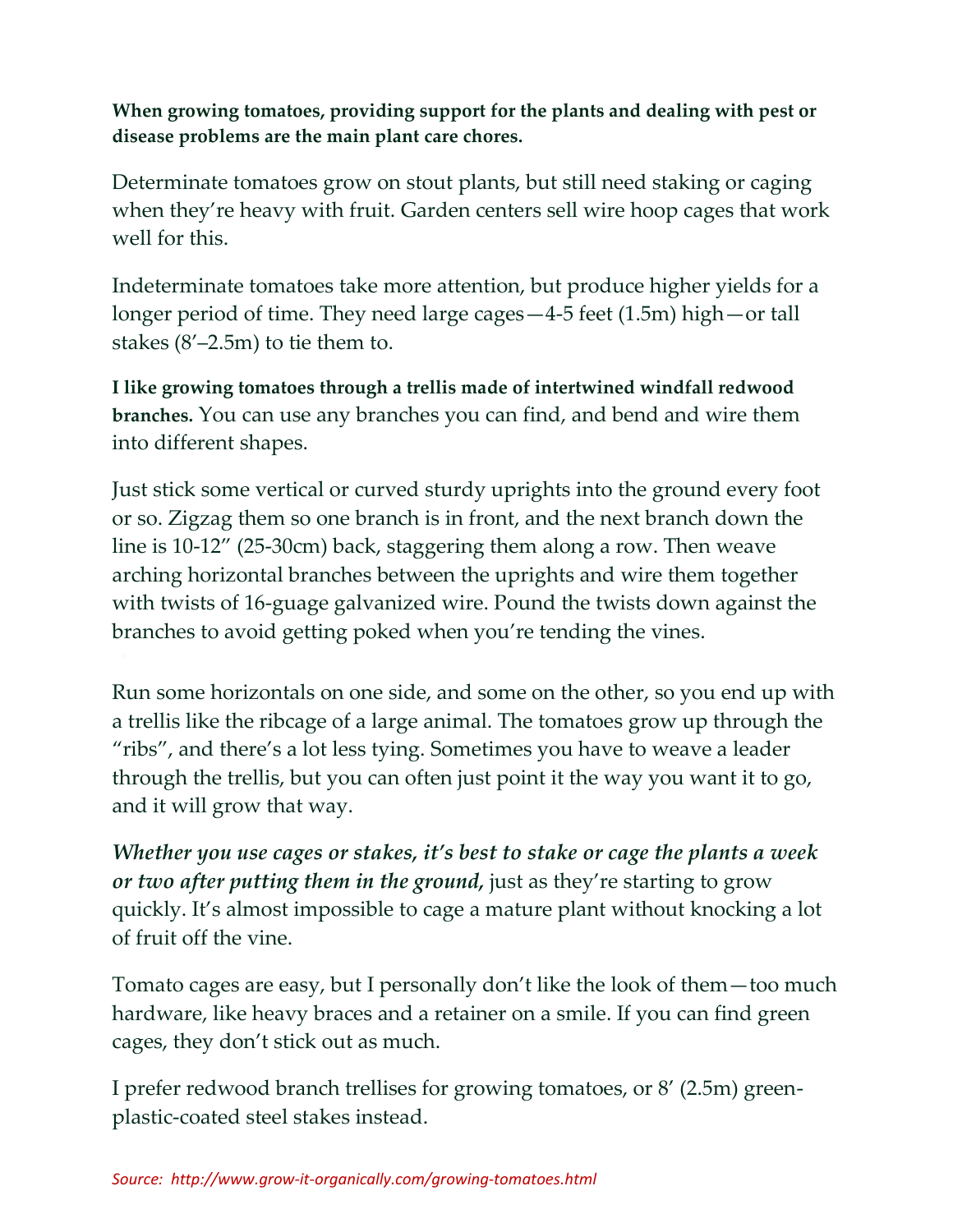*Pruning Indeterminate Tomatoes.* To get the highest yields, pinch or prune out the vegetative runners that appear at the junction of leaves and stems. They look like little tomato plants jutting up at a 45° angle. Bend them back and forth until they snap off, or snip them off with garden sheers, and compost them.



**Pruning Indeterminate Tomatoes** ©Steve Masley (Click IMAGE to Enlarge)

*Make sure you know the difference between a vegetative shoot and a flowering shoot.* Vegetative shoots look like small tomato plants jutting out up from where a leaf meets the main stem. *Flowering shoots* emerge from the main stem itself, *between* leaf junctions.

*The idea is to train the vines to 1-2 leaders, and prune out side-shoots. That way, the plant concentrates more on fruit than foliage.*

**Staking Tomatoes** Most indeterminate tomatoes set flowers on the same side of the main stem. When staking tomatoes, wait for the first flowers to appear, then place the stake on the *opposite* side of the main stem. That way tomato clusters will form on the outside, instead of between the stake and the vine.

Sink the stake 3-4" (7-10cm) out from the stem. Push it 10-12" (25-30cm) into the soil, so it's solid.

I like to use ½" (1cm) clear plastic tape for tying tomatoes, peppers, and other plants that need staking and tying. The tape is strong enough to hold the plant to the stake, but stretches as the vine grows, so it doesn't constrict growth.